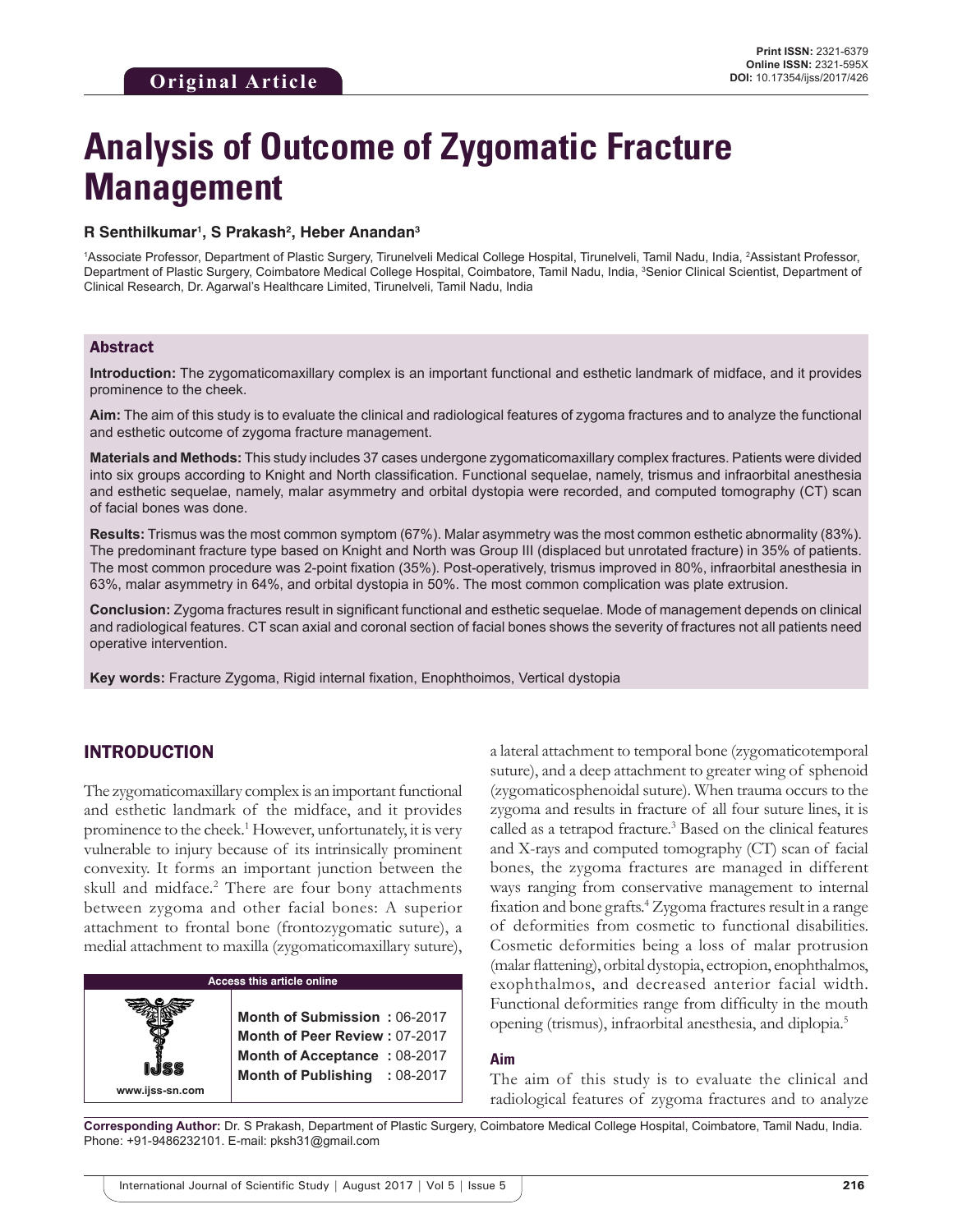the functional and esthetic outcome of zygoma fracture management.

## MATERIALS AND METHODS

Patients with zygoma fractures who were admitted in trauma ward and then transferred to plastic surgery department after ruling out head injury and other major injuries were included in the study. X-ray skull anteroposterior, lateral, and sinus view before and after surgery. CT facial bones- coronal and axial sections. Exclusion criteria: Patients with major head injuries, multiple organ injuries. Pre-operative assessment: Patients admitted with facial injuries were evaluated clinically. The following clinical features were specifically sought to identify zygoma fractures. Clinical evaluation: Ocular findings, periocular ecchymosis extent, noted. Subconjunctival hemorrhage, particularly, lateral extent noted visual acuity, light reflex, field of vision, and ocular movements such as diplopia, ptosis, eye opening and closure, orbital dystopia, and ectropion. Presence of infraorbital anesthesia was noted. Mouth opening was examined by scale and recorded in mms. Orbital rim was palpated specifically at frontozygomatic suture and infraorbital rim at maxillozygomatic suture for stepping. Maxillary Buttress fracture is ruled out by per oral examination. Malar projection was assessed by looking downward the face of the patient from the head end. This finding was recorded after 5 days if there is periorbital edema. Ophthalmological evaluation was done at the ophthalmological department and clearance obtained before surgery. Neurosurgical opinion obtained and major neurological injury was ruled out before taking up for surgery.

Based on radiological findings, patients were grouped according to Knight and North classification. Group I- No significant displacement, fractures visualized on radiographs/CT scan. Group II - Arch fractures; inward buckling of the arch, no orbital or antral involvement. Group III - Unrotated body fractures; downward and inward displacement but no rotation. Group IV -medially rotated body fractures; downward, inward, and backward displacement with medial rotation (Figure 3). Group V - Laterally rotated body fractures; downward, inward, and backward with laterally rotated zygoma. Group VI - Complex additional fracture lines cross the main fragment (Figure 4). Based on clinical and radiological features, patients were assigned for surgery or conservative management. Conservative management was used in patients with no functional abnormalities, esthetically no significant deformity, Knight and North Type I, medically unfit cases for surgery. Indications for surgery include trismus, infraorbital anesthesia, significant malar flattening, orbital stepping, orbital dystopia, diplopia, increased facial width, and malocclusion due to associated fractures such as Knight and North Type II, IV, V, and VI.

# RESULTS

In 37 patients studied, males were commonly affected (94%). The most common age group being 20-30 years (43%). Road traffic accident being the predominant cause. Most common symptom noted was trismus (67%). The most common sign was subconjunctival hemorrhage (100%). Most common esthetic abnormality noted was malar asymmetry (83%). The predominant fracture type in our patients was Group III (35%) of Knight and North. Least common type was Group II (5%) (Figure 1). Trismus occurred in all patients of Group II and Group V (100%). Infraorbital anesthesia commonly occurred in all Type IV patients (100%). Orbital dystopia was most commonly noted in Type VI (100%). Malar asymmetry commonly occurred in Type III, IV, V, and VI (100%).

Most common procedure performed was 2-point fixation with plate and screws (Figure 2). Post-operatively, malar asymmetry improved in 64% of patients (Table 1). Maximum improvement occurred in Type III (91%) and





**Figure 2: Procedure performed**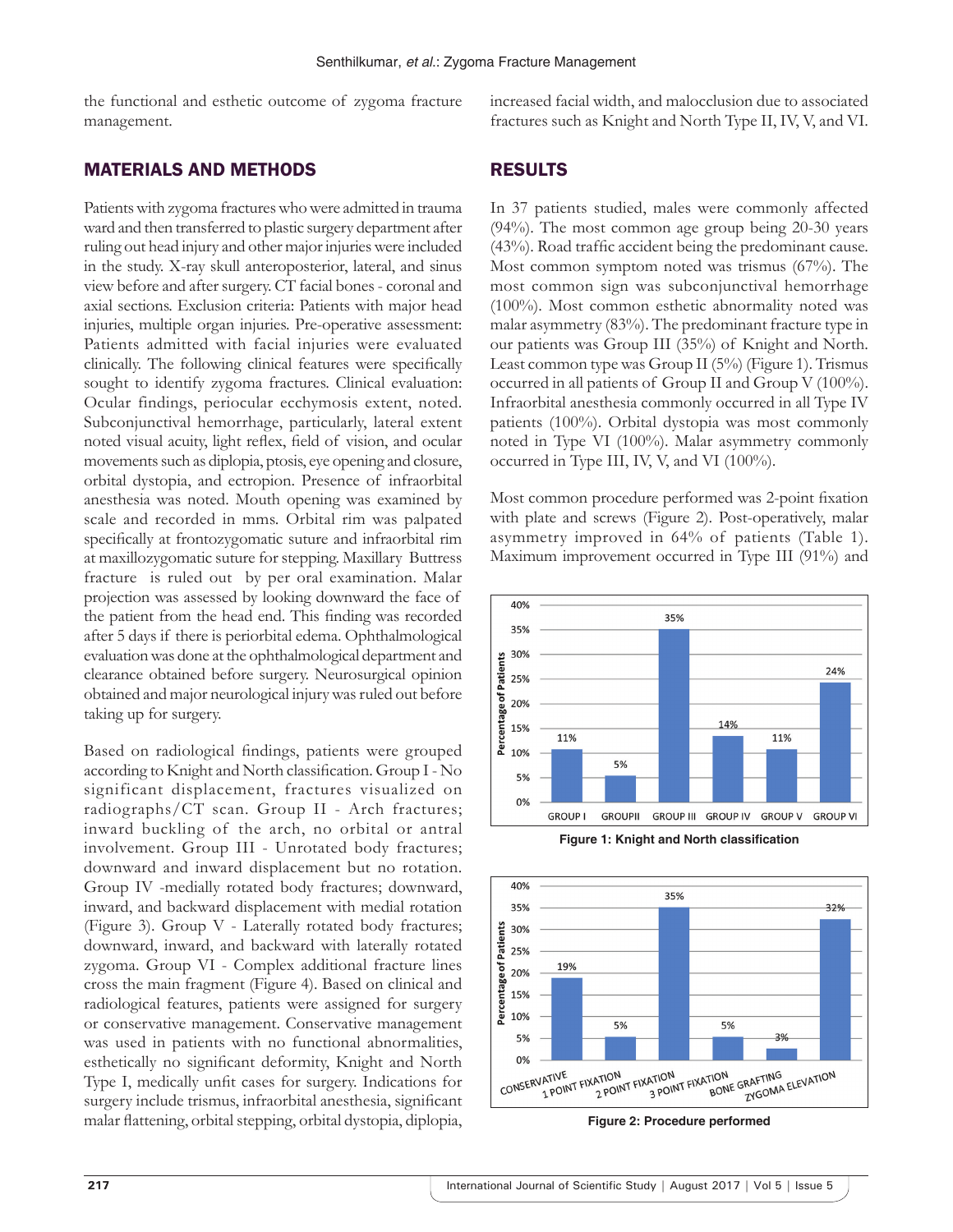least improvement in Type VI (50%). Infraorbital anesthesia improved in 63% of cases at of 5-month follow-up. Maximum improvement occurred in Type VI (83%) and least in Type IV (40%). Trismus improved in 80% of cases. Maximum improvement occurred in Type II, III, and IV (100%), and least improvement occurred in Type V (25%). Orbital dystopia is the least improved sign (50%) of our cases (Table 2). The early complication was infection noted in 2 cases, late complication being malar asymmetry (36%), and plate extrusion in 2 cases. From the Tables 3 and 4, it is observed that the overall outcome is good in Type III and IV and moderate in Type V and VI which had severe injuries.

# **DISCUSSION**

The outcome of zygomatic fractures after management is based on the recovery of functions, namely, adequate

| Table 1: Post-operative outcome |       |                 |  |
|---------------------------------|-------|-----------------|--|
| <b>Functional sequelae</b>      | Total | <b>Improved</b> |  |
| Trismus                         | 25    | 20              |  |
| Infraorbital anesthesia         | 22    | 14              |  |
| Malar asymmetry                 | 31    | 16              |  |
| Orbital dystopia                | 14    |                 |  |

| Table 2: Procedure versus outcome  |    |                                         |                                |                                                   |  |
|------------------------------------|----|-----------------------------------------|--------------------------------|---------------------------------------------------|--|
| Total<br><b>Procedure</b><br>cases |    | <b>Malar protection</b><br>improved (%) | <b>Trismus</b><br>improved (%) | <b>Infraorbital</b><br>anesthesia<br>improved (%) |  |
| Elevation                          | 12 | 9/10(90)                                | 9/9(100)                       | 3/6(50)                                           |  |
| 1P fixation                        | 2  | 1/2(50)                                 | 2/2(100)                       | 2/2(100)                                          |  |
| 2P fixation                        | 13 | 6/13(46)                                | 7/13(53)                       | 8/11(72)                                          |  |
| 3P fixation                        | 2  | 1/2(50)                                 | 1/2(50)                        | 1/2(50)                                           |  |

| Table 3: Post-operative outcome of dystopia |                      |                 |            |  |
|---------------------------------------------|----------------------|-----------------|------------|--|
| <b>Group</b>                                | <b>Pre-operative</b> | <b>Improved</b> | Percentage |  |
|                                             |                      |                 |            |  |
|                                             |                      |                 |            |  |
| $\mathsf{III}$                              |                      |                 | 100        |  |
| IV                                          |                      |                 | 50         |  |
|                                             |                      |                 | 50         |  |
|                                             |                      |                 | 37         |  |

| Table 4: Outcome based on Groups I-VI of Knight |  |  |
|-------------------------------------------------|--|--|
| and North                                       |  |  |

| Group        |     |    |    | Trismus IOA Malar symmetry Orbital dystopia (%) |
|--------------|-----|----|----|-------------------------------------------------|
|              |     |    |    |                                                 |
| $\mathsf{I}$ | 100 |    |    |                                                 |
| Ш            | 100 | 71 | 91 | 100                                             |
| IV           | 100 | 40 | 60 | 50                                              |
| V            | 25  | 50 | 25 | 50                                              |
| VI           | 75  | 83 | 50 | 37                                              |

IOA: Infraorbital Anaesthesia

mouth opening, correction of diplopia, recovery of infraorbital anesthesia, and achieving an esthetically normal face by correction of malar asymmetry. In our study, over a period of 22 months, the above said functional and esthetic features have been analyzed following zygomatic fracture management. The assessment of outcome helps in forming a protocol for the management of zygoma fractures and pinpoints the deficiencies existing in the management and the need to improve the already evolving management techniques.

Rowe and Killey (1955) in an analysis of 629 cases of facial fracture noted 19.6% did not require surgery in our study conservatively managed cases were 10%.<sup>6</sup>

Holt *et al.* reviewed about associated ophthalmic injuries and concluded that serious ophthalmic injuries resulting in blindness occurred in 3% of cases and incidence of blindness in our study was  $5\%$ .<sup>7</sup>

Zingg *et al.*, in their studies on orbital floor fractures after treatment with orbital floor implant, stated that diplopia persisted in 17% of cases and enophthalmos in 11% of cases. In our study, persistent diplopia was noted in 2 cases (5%).<sup>8</sup>

Taicher *et al.,* in their study, on infraorbital anesthesia, showed postoperatively 43% recovered sensation in 2-3 months, 70% in 3-5 months, and 90% in 7-9 months. 10% had residual numbness. In our study, over a mean follow-up of 6 months, 63% fully recovered from infraorbital anesthesia.9

The separation at frontozygomatic suture was an important decisive factor in deciding about open reduction and internal fixation (ORIF).<sup>6</sup> If separation was more than 2-3 mm, ORIF was carried out. Hence the pre operative Axial and Coronary CT of the facial bones required to decide about the line of management.<sup>10</sup>

Rinehart *et al.*, 11 neither single miniplate nor triple wire fixation was enough to stabilize zygoma against masseter muscle forces, recommended 2-point fixation using double miniplate across zygomaticofrontal and zygomaticomaxillary fracture lines that are sufficient to resist masticatory muscle forces.

Hence, in our study, we used 2-point fixation as the most common type of fixation and 3-point fixation for grossly comminuted Type VI fractures.<sup>12</sup>

In our study, residual malar asymmetry was present in 36% of cases which clearly shows that more intraoperative imaging of fracture reduction is needed to ensure appropriate reduction and good malar symmetry. This can be done by intraoperative fluoroscopy<sup>13</sup> or intraoperative